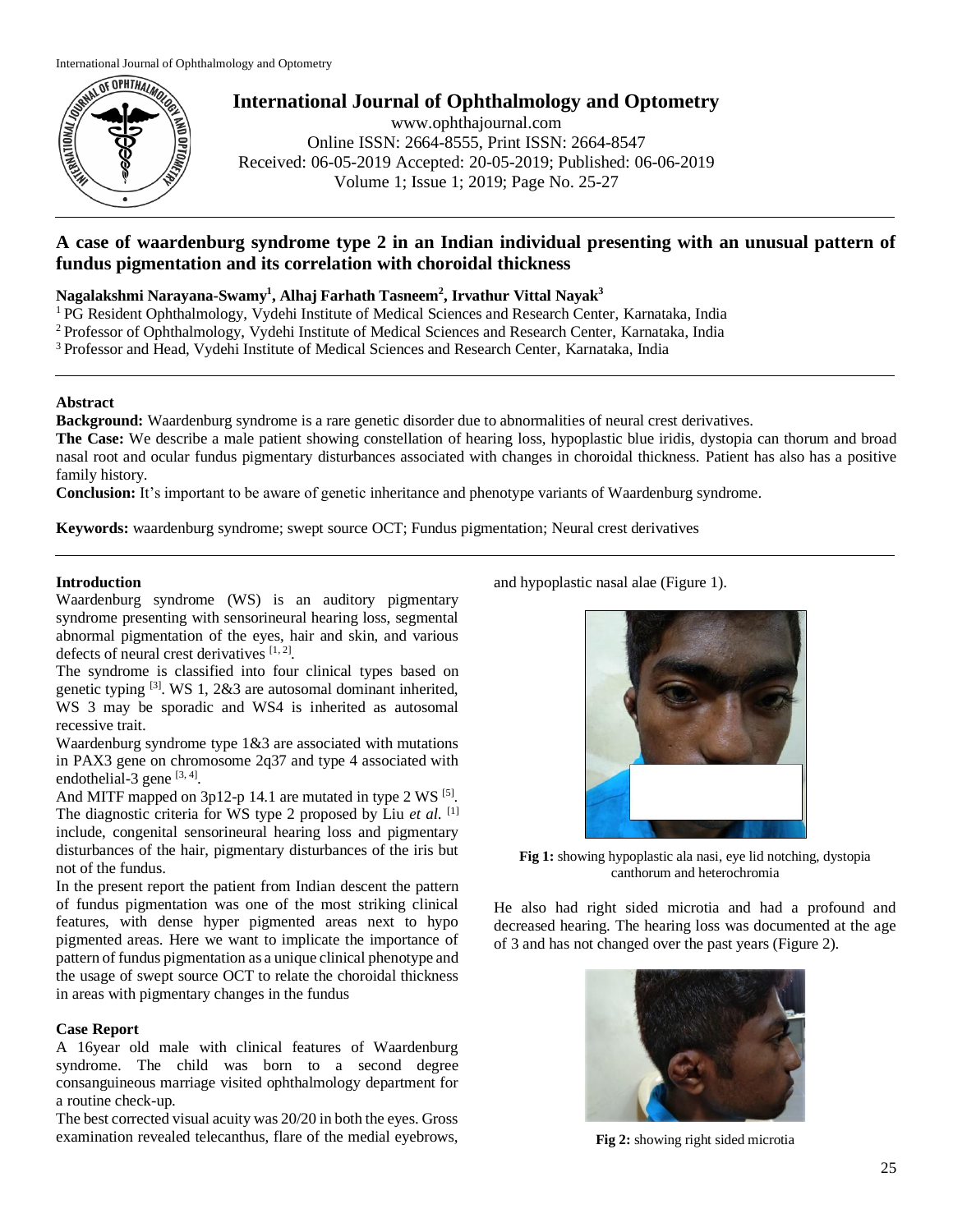Ocular examination revealed bilateral upper lid notching representing incomplete coloboma of the lids. He had brilliant blue iris in the right eye (Figure 3) with relatively poor pupillary dilatation and dark brown iris in the left. There was a congenital nevus at 3'0clock position in the right eye. IOP was noted to be normal and the gonioscopy in the right eye showed grade II closure and vessels seen at the angles.



**Fig 3:** showing right eye brilliant blue iris

On fundus examination right eye disc appeared pale, severe fundus pigmentary disturbances were found in the right eye, with extensive albinoid areas nasally and on the posterior pole, whereas the temporal region showed a homogeneous area of dense hyperpigmentation (Figure 4). Left disc and macula were normal with no choroidal hypopigmentation.



**Fig 4:** showing fundus image of right eye showing pigmentary disturbances in the fundus

Conventional audiological examination showed bilateral sensorineural hearing loss.

However no pigmentary changes in hair/skin were noted.

There was no evidence of vitiligo, scleral pigmentation, or any sign of chronic uveitis in both eyes. Based on the clinical findings, she was diagnosed of Waardenburg syndrome.

The choroidal thickness was measured using swept-source optical coherence tomography and compared between the two eyes and between the pigmented and the vitiliginous areas in the right eye. The subfoveal choroidal thickness was  $458 \mu$  and  $572$ µ in the right and left eye, respective.In the right eye, a comparison of two equidistant points from the foveola along a radial scan passing through the superotemporal vitiliginous area revealed a thinner choroid (452 µ) compared to the corresponding point in the pigmented inferonasal quadrant  $(581 \mu)$ .

#### **Discussion**

Waardenburg syndrome presents with variable expression. Fundus pigmentary abnormalities seen in isolation could confound an ophthalmologist. Various disorders can present with

disturbances in choroidal pigmentation. Conditions presenting with choroidal hypopigmentation such as ocular albinism, choroidal vitiligo, Vogt-Koyanagi-Harada syndrome, high myopia, and Waardenburg syndrome. Disorders with increased choroidal pigmentation are isolated ocular melanocytosis, oculo (dermal) melanocytosis, giant choroidal nevus, diffuse choroidal melanoma, and bilateral diffuse uveal melanocytic proliferation (BDUMP). The ocular melanocytosis simulates the Waardenburg syndrome the most. It is critical to distinguish between these two distinct clinical entities as oculo (dermal) melanocytosis, even if sectoral, is associated with the risk of development of choroidal melanoma in the area of increased choroidal pigmentation and necessitates life-long follow-up  $[6]$ . Although waardenburg syndrome is not associated with risk of malignancy.

Goldberg in the year 1966 described iris and fundus pigment abnormalities tend to parallel each other and are an integral part of this syndrome [7] . In our patient, the striking facial features, iris heterochromia, 'brilliant blue' iris, and choroidal hypopigmentation were suggestive of Waardenburg syndrome.

The choroidal thickness was less in the hypopigmentated area of the right fundus compared to the pigmented area. Subfoveal choroidal thickness was greater than that reported in the general population, again probably because of pigmentation [8]. The normal subfoveal choroidal thickness in Indian eyes on SS-OCT has been reported to be 307±79 µm [9] .Shields *et al*. have reported a slightly lesser choroidal thickness (mean 197 µ) on OCT imaging of the hypopigmented area compared to normal choroid in the fellow eye (mean  $243 \mu$ ), but the choroidal thickness within the same eye at different areas were not compared [10]. Unlike the observations in our case where the subfoveal choroidal thickness was much higher than normal values, choroidal thickness in their series was much closer to the normative data. Choudhry *et al*. have reported a thicker hypopigmented foveal choroid (430  $\mu$  and 435  $\mu$ ) in their case report <sup>[11]</sup>. Histological examination of the hypopigmented iris has shown a significant decrease in melanosome size. Defects in melanosome migration and melanin synthesis have been implicated  $[12]$ . Dense hyperpigmentation next to a hypopigmented area may be attributed to defective migration of melanocytes leading to their increased concentration in localized area of the choroid and their relative absence in other areas leading to hypopigmentation. This is in contrast to a more uniform pigmentation of the choroid if the melanosomes were to have migrated normally and distributed evenly [8].

Thus the knowledge of Waardenburg is vital among clinicians to aid diagnosis of simukating conditions.

#### **References**

- 1. Liu XZ, Newton VE, Read AP. Waardenburg syndrome type II: phenotypic findings and diagnostic criteria. Am J Med Genet. 1995; 55(1):95-100. doi:10.1002/ajmg.1320550123
- 2. Reynolds JE, Meyer JM, Landa B, *et al*. Analysis of variability of clinical manifestations in Waardenburg syndrome. Am J Med Genet. 1995; 57(4):540-547. doi:10.1002/ajmg.1320570405
- 3. Tassabehji M, Newton VE, Liu XZ, *et al*. The mutational spectrum in Waardenburg syndrome. Hum Mol Genet, 1995; 4:2131-2137.
- 4. Tachibana M. A cascade of genes related to Waardenburg syndrome. J Invest Dermatol Symp Proc. 1999; 4:126-129.